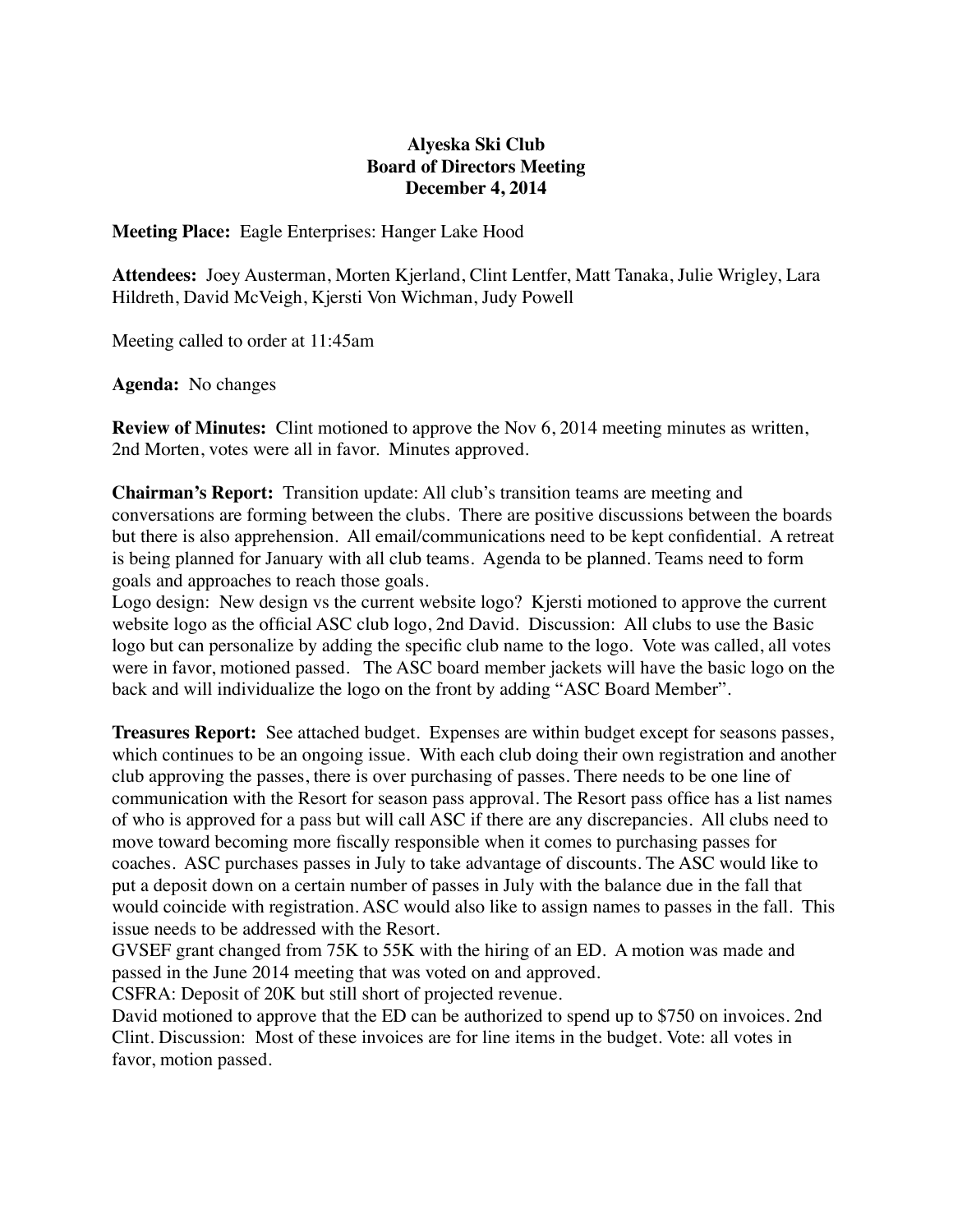## **Directors Report:**

- **A.** RTC: Maintenance of stairs and carpet. Contractor has been approved and is working on the issue. Broken window: Ski patrol was using RTC and accidentally broke a window they will replace and pay for the window. Received estimates and glass company has been contracted to replace window. Locker room hours have been established and the keypad lock has been programmed: hours 8am-9:15pm. Only a master key can override the keypad lock. Sue Kennedy has been contracted to clean the RTC for the season with specific details. Rental policy is currently being written. It must be written to conform to the Resort's ground lease agreement which limits use to only non-profit groups.
- **B.** Google calendar: ASC events, races and rentals will be emailed to Board Members.
- **C.** ED is currently putting together a spread sheet with all past sponsors, who gave and to what program in order to streamline the future fundraising process. Kristin Sholton is to chair Fundraising. ED is developing a way to taylor the benefits so that corporations can choose the benefits useful to their businesses.
- **D.** Website: Currently building content from all the clubs to incorporate into the overall website.
- **E.** Brian Russell Scholarship: Need to increase the awareness of the scholarship, also adjusted to requirements to allow more athletes to apply. The recipients will be announced at the Auction dinner.
- **F.** Officials/Timing Clinic: Deferred
- **G.** Level 1 Coaches clinic: DTB determined; most likely will be held at Hill Top.
- **H.** General Club numbers: Juniors over 90 athletes, MM full with a waiting list, Devo's below projected 150 but hopeful more registrations will come in in the next few weeks, Masters below but numbers increase throughout the season as many masters are "snowbirds" and return midway through the season.

## **Old/New Business:**

- **A.** Program representatives to give board meeting reports. This should be a standing agenda item for all clubs to give a brief report, thus being proactive in giving all clubs a voice in the ASC board meetings.
- **B.** Coaches Pass Policy: Shane is currently working on this issue.
- **C.** Mountain Agreement: The club is currently in good standing with the Resort. Meetings mountain operations have gone well. The current MM waiting list was discussed. The Resort would like to see MM figure out a way to accommodate the waiting list while keeping the quality of the program intact.
- **D.** Tanaka Master Plan: Committee is moving towards developing a plan, it is a work in progress.
- **E.** 501C3: Application is being worked on for submission to the IRS. Once approved by IRS the date is retroactive to date application was post marked. Hope to have approval for Auction/dinner.
- **F.** CSFRA
- **G.** Hill Top Wednesday night training is open to MM. MM coaches will train the MM athletes. ASC should cover the MM coaches expenses of lift tickets. Clint motioned to approve ASC purchasing of MM coaches Hill Top passes for Wednesday night training with the registration fee as ASC income from MM participants, 2nd Morten. Discussion: ASC to cover all MM coaches expenses and profit from MM participants to be ASC income. Vote: All votes in favor, motion passed.